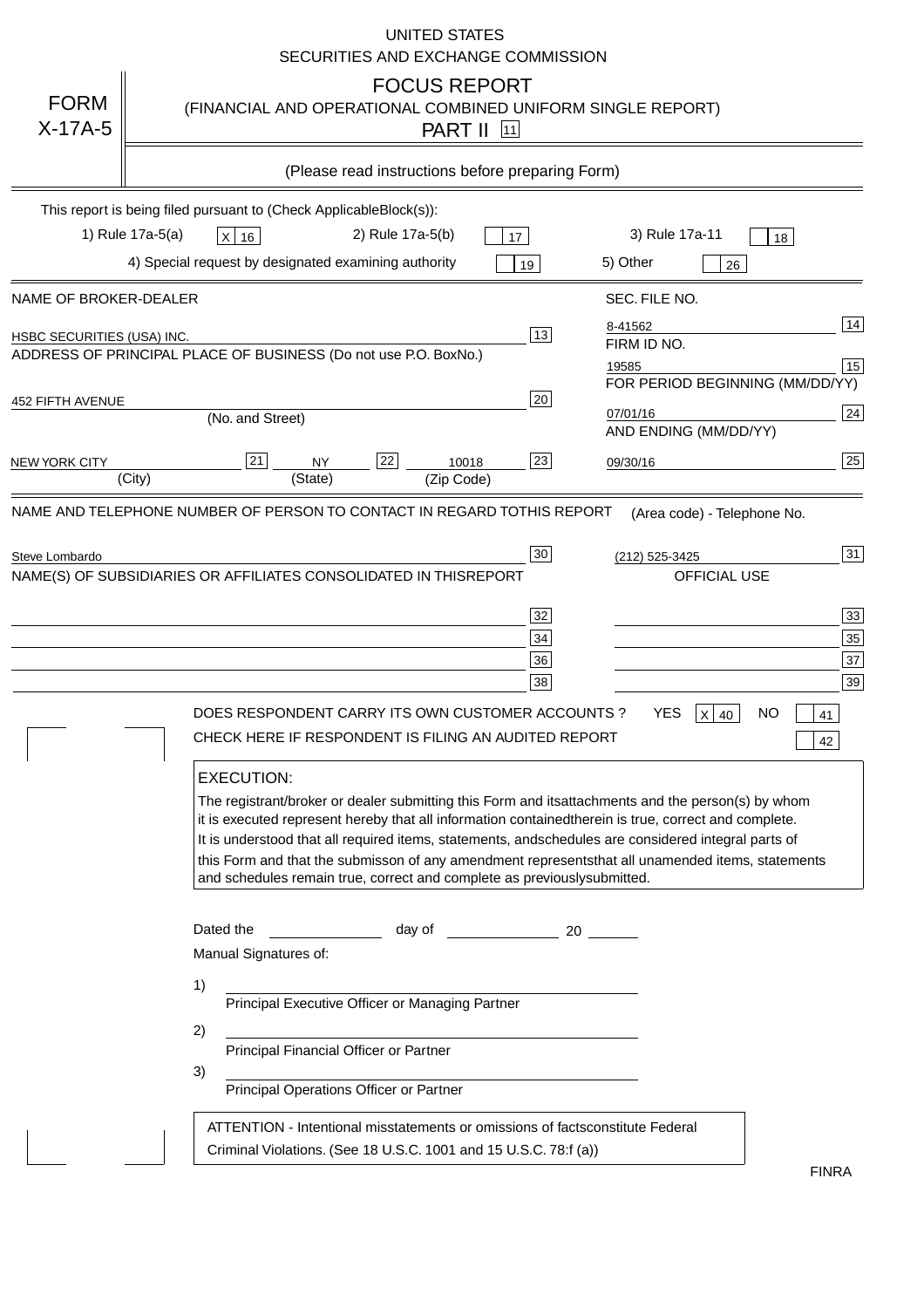BROKER OR DEALER

HSBC SECURITIES (USA) INC.

09/30/16

as of

## STATEMENT OF SEGREGATION REQUIREMENTS AND FUNDS IN SEGREGATION FOR CUSTOMERS TRADING ON U.S. COMMODITY EXCHANGES

| SEGREGATION REQUIREMENTS (Section 4d(2) of the CEAct)                                          |                             |
|------------------------------------------------------------------------------------------------|-----------------------------|
| 1. Net ledger balance                                                                          |                             |
| A. Cash                                                                                        | \$<br>297,885,462 7010      |
| B. Securities (at market)                                                                      | 832,303,435 7020            |
| 2. Net unrealized profit (loss) in open futures contracts<br>traded on a contract market       | 117,935,040 7030            |
| 3. Exchange traded options                                                                     |                             |
| A. Add market value of open option contracts purchased on a<br>contract market                 | 133,333,350 7032            |
| B. Deduct market value of open option contracts granted (sold)<br>on a contract market         | 96, 169, 784) 7033          |
| 4. Net equity (deficit) (add lines 1, 2, and 3)                                                | 1,285,287,503 7040          |
| 5. Accounts liquidating to a deficit and accounts with debit<br>balances                       |                             |
| - gross amount                                                                                 | 7045<br>13,972,491          |
|                                                                                                |                             |
| Less: amount offset by customer owned securities                                               | 13,972,491) 7047<br>∩ 17050 |
| 6. Amount required to be segregated (add lines 4 and 5)                                        | \$<br>1,285,287,503 7060    |
|                                                                                                |                             |
| FUNDS IN SEGREGATED ACCOUNTS                                                                   |                             |
| 7. Deposited in segregated funds bank accounts                                                 |                             |
| A. Cash                                                                                        | 164,016,015 7070            |
| B. Securities representing investments of customers' funds<br>(at market)                      | 7080<br>$\mathbf 0$         |
| C. Securities held for particular customers or option customers<br>in lieu of cash (at market) | 7090<br>152,639,282         |
| 8. Margins on deposit with derivatives clearing organizations<br>of contract markets           |                             |
| A. Cash                                                                                        | \$<br>325,346,790 7100      |
| B. Securities representing investments of customers' funds<br>(at market)                      | $0^{17110}$                 |
| C. Securities held for particular customers or option customers<br>in lieu of cash (at market) | 679,664,154<br>7120         |
| 9. Net settlement from (to) derivatives clearing organizations<br>of contract markets          | 10,085,578 7130             |
| 10. Exchange traded options                                                                    |                             |
| A. Value of open long option contracts                                                         | 133,333,350 7132            |
| B. Value of open short option contracts                                                        | 96,169,784 7133             |
| 11. Net equities with other FCMs                                                               |                             |
| A. Net liquidating equity                                                                      | 1,314,734 7140              |
| B. Securities representing investments of customers' funds<br>(at market)                      | 7160                        |
| C. Securities held for particular customers or option customers<br>in lieu of cash (at market) | 7170                        |
| 12. Segregated funds on hand (describe:                                                        | $0$ 7150                    |
| 13. Total amount in segregation (add lines 7 through 12)                                       | 1,370,230,119 7180          |
| 14. Excess (deficiency) funds in segregation (subtract line 6 from line 13)                    | £<br>84,942,616 7190        |
| 15. Management Target Amount for Excess funds in segregation                                   | 60,000,000 7194<br>\$       |
| 16. Excess (deficiency) funds in segregation over (under) Management Target Amount Excess      | 24,942,616 7198<br>\$       |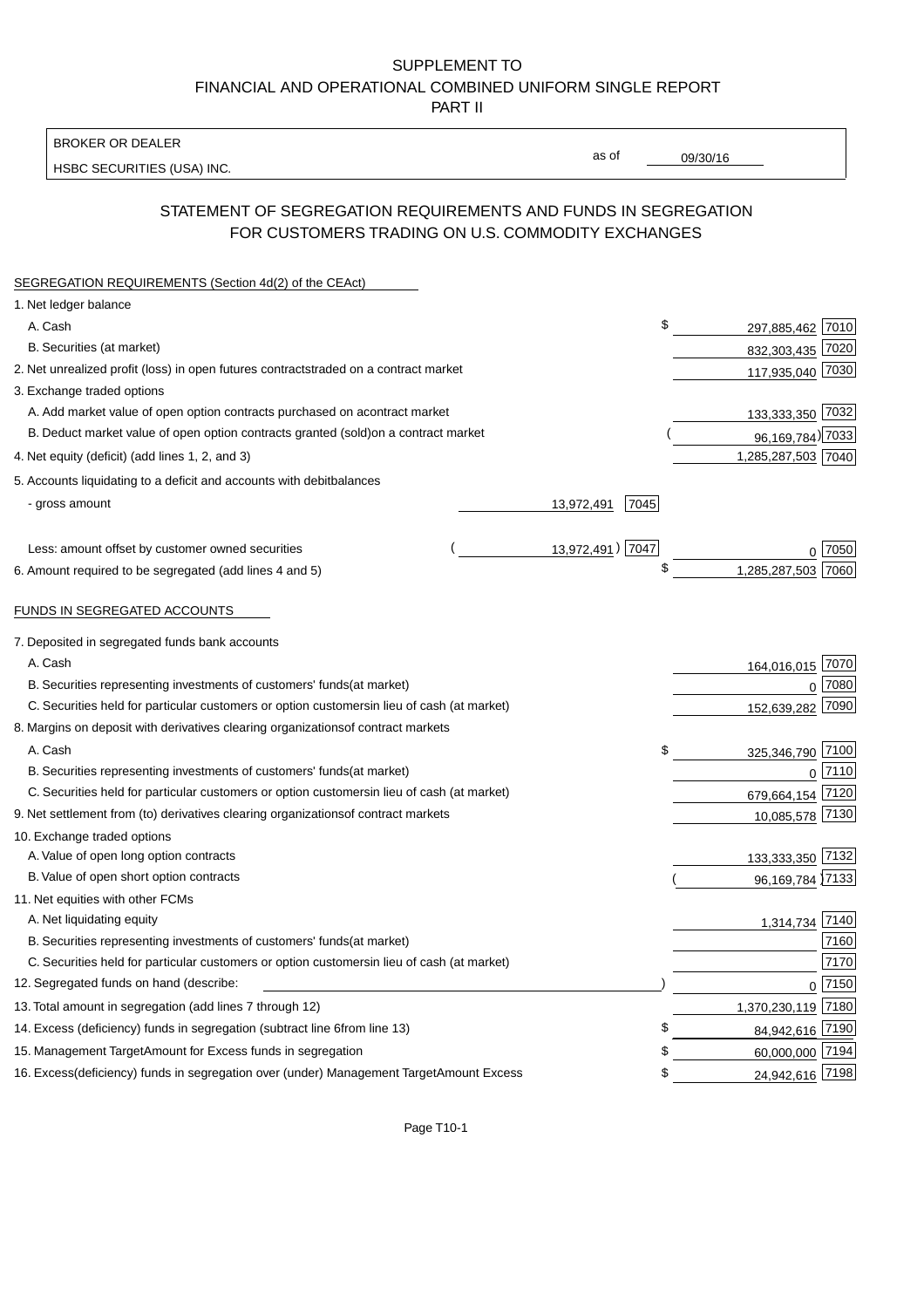PART II

|                                                   | .  |                                                                                                          |                |
|---------------------------------------------------|----|----------------------------------------------------------------------------------------------------------|----------------|
| <b>BROKER OR DEALER</b>                           |    | as of                                                                                                    |                |
| HSBC SECURITIES (USA) INC.                        |    | 09/30/16                                                                                                 |                |
|                                                   |    | STATEMENT OF SEGREGATION REQUIREMENTS AND FUNDS IN SEGREGATION<br>FOR CUSTOMERS' DEALER OPTIONS ACCOUNTS |                |
| 1. Amount required to be segregated in accordance |    |                                                                                                          |                |
| with Commission regulation 32.6                   |    | \$                                                                                                       | 7200<br>0      |
| 2. Funds in segregated accounts                   |    |                                                                                                          |                |
| A. Cash                                           | \$ | 7210<br>0                                                                                                |                |
| B. Securities (at market)                         |    | 7220<br>0 <sup>1</sup>                                                                                   |                |
| C. Total                                          |    |                                                                                                          | 7230<br>$\cap$ |
| 3. Excess (deficiency) funds in segregation       |    |                                                                                                          |                |
| (subtract line 2.C from line 1)                   |    |                                                                                                          | 0 7240         |
|                                                   |    |                                                                                                          |                |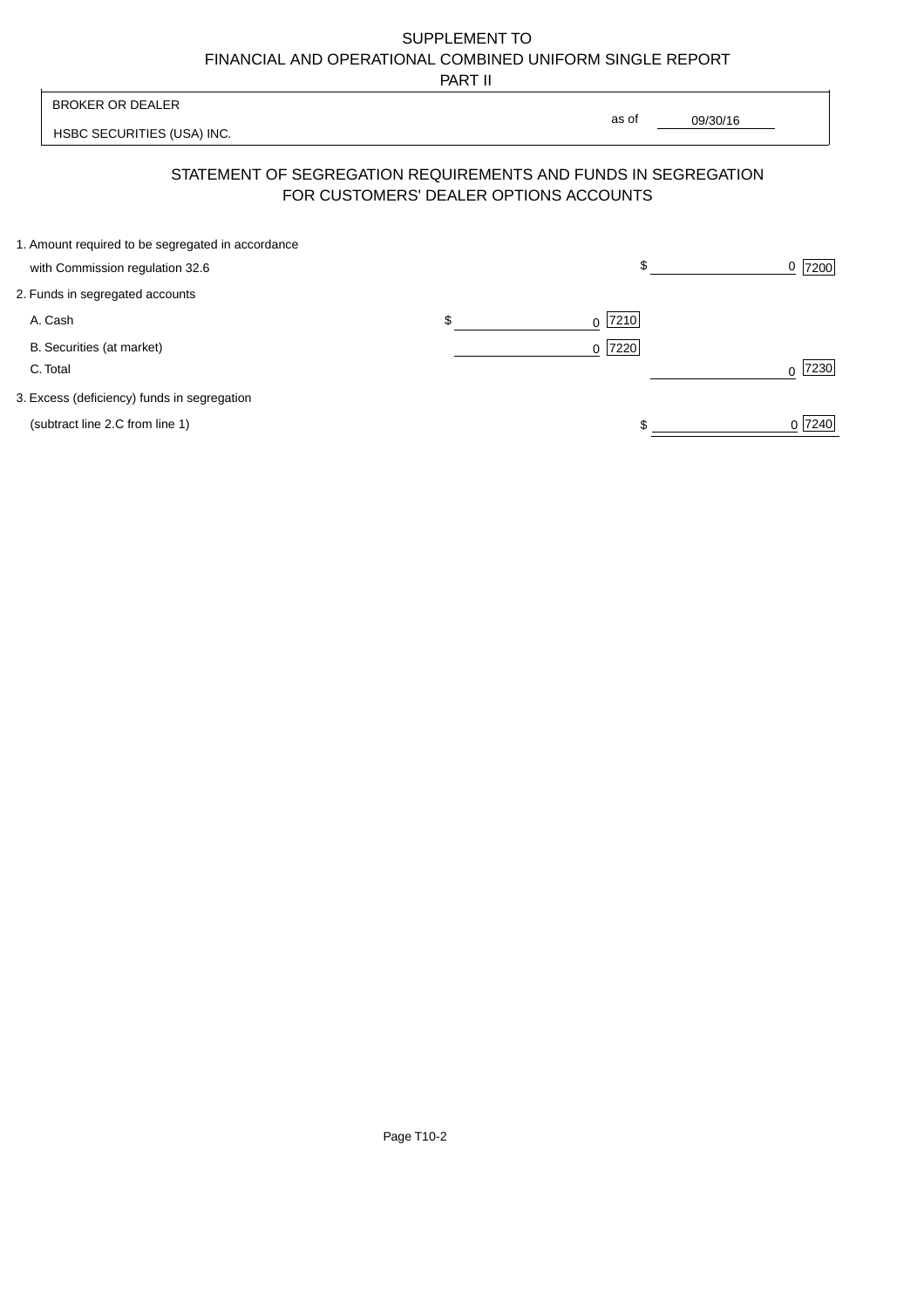PART II

HSBC SECURITIES (USA) INC. The state of the second second second second second second second second second second second second second second second second second second second second second second second second second sec BROKER OR DEALER

as of

## STATEMENT OF SECURED AMOUNTS AND FUNDS HELD IN SEPARATE ACCOUNTS PURSUANT TO COMMISSION REGULATION 30.7

#### FOREIGN FUTURES AND FOREIGN OPTIONS SECURED AMOUNTS

| regulation of a foreign government<br>Amount required to be set aside pursuant to law, rule or<br>or a rule of a self-regulatory organization authorized<br>thereunder                       | \$ |                           | 7305         |
|----------------------------------------------------------------------------------------------------------------------------------------------------------------------------------------------|----|---------------------------|--------------|
| 1. Net ledger balance - Foreign Futures and Foreign Option Trading - All Customers<br>A. Cash<br><b>B.</b> Securities<br>(at market)                                                         | \$ | 68,500,222<br>111,061,050 | 7315<br>7317 |
| unrealized profit (loss) in open futures contracts traded on a foreign<br>2. Net<br>board of trade                                                                                           |    | (3,506,038)               | 7325         |
| 3. Exchange traded options<br>A. Market value of open option contracts purchased on a foreign board of trade<br>B. Market value of open contracts granted (sold) on a foreign board of trade |    | O                         | 7335<br>7337 |
| (add lines 1.2. and 3.)<br>4. Net equity (deficit)                                                                                                                                           | \$ | 176,055,234               | 7345         |
| 5. Accounts liquidating to<br>a deficit and accounts with<br>7351<br>debit balances - gross<br>amount<br>2,975,072<br>2,975,072) 7352<br>Less: amount offset by customer owned securities    |    |                           | 7354         |
| 6. Amount required to be set aside as the secured amount - Net Liquidating<br>Equity Method (add lines 4 and 5)                                                                              | \$ | 176,055,234               | 7355         |
| 7. Greater of amount required to be set aside pursuant to foreign jurisdiction (above) or<br>line 6.                                                                                         | S  | 176,055,234               | 7360         |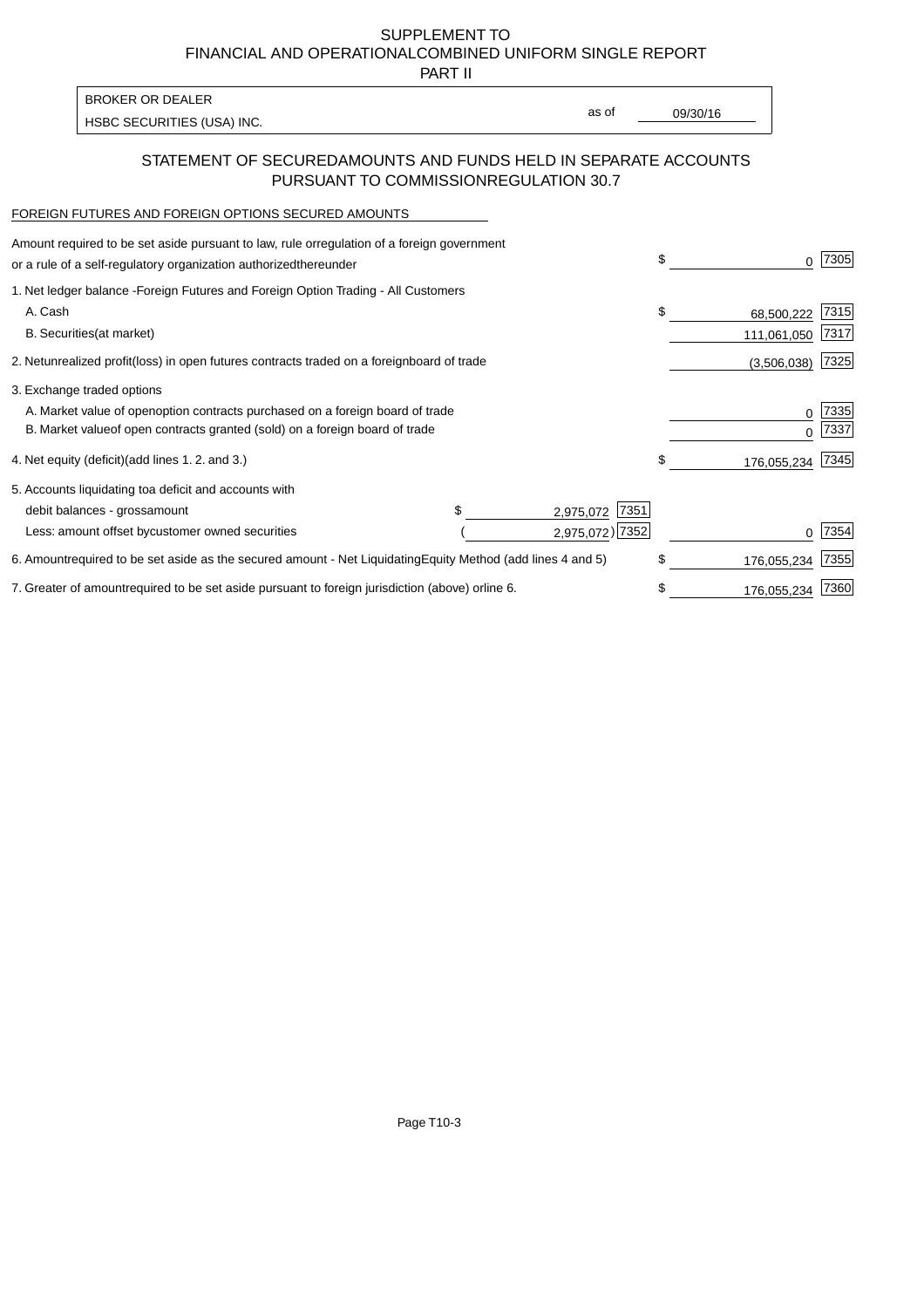PART II

| <b>BROKER OR DEALER</b>                                                                           |                       |              |                 |                  |
|---------------------------------------------------------------------------------------------------|-----------------------|--------------|-----------------|------------------|
| HSBC SECURITIES (USA) INC.                                                                        | as of                 |              | 09/30/16        |                  |
|                                                                                                   |                       |              |                 |                  |
| STATEMENT OF SECURED AMOUNTS AND FUNDS HELD IN SEPARATE<br>PURSUANT TO COMMISSION REGULATION 30.7 |                       |              | <b>ACCOUNTS</b> |                  |
| FUNDS DEPOSITED IN SEPARATE REGULATION 30.7 ACCOUNTS                                              |                       |              |                 |                  |
| 1. Cash in banks                                                                                  |                       |              |                 |                  |
| A. Banks located in the United States                                                             | \$<br>58,221,340 7500 |              |                 |                  |
| B. Other banks qualified under Regulation 30.7                                                    |                       |              |                 |                  |
| 7510<br>Name(s):<br><b>HARRIS TRUST</b>                                                           |                       | $0$ 7520 \$  |                 | 58,221,340 7530  |
| 2. Securities                                                                                     |                       |              |                 |                  |
| A. In safekeeping with banks located in the United States                                         | \$<br>44,442,541      | 7540         |                 |                  |
| B. In safekeeping with other banks qualified under Regulation<br>30.7                             |                       |              |                 |                  |
| 7550<br>Name(s):<br><b>HARRIS TRUST</b>                                                           |                       | $0$ 7560     |                 | 44,442,541 7570  |
| 3. Equities with registered futures commission merchants                                          |                       |              |                 |                  |
| A. Cash                                                                                           | \$                    | $0$ 7580     |                 |                  |
| <b>B.</b> Securities                                                                              |                       | $0$ 7590     |                 |                  |
| C. Unrealized gain (loss) on open futures contracts                                               |                       | $0$ 7600     |                 |                  |
| D. Value of long option contracts                                                                 |                       | $0$ 7610     |                 |                  |
| E. Value of short option contracts                                                                |                       | $0)$ 7615    |                 | 0 7620           |
| 4. Amounts held by clearing organizations of foreign boards of<br>trade                           |                       |              |                 |                  |
| Name(s):<br>7630                                                                                  |                       |              |                 |                  |
| A. Cash                                                                                           | \$                    | 7640         |                 |                  |
| <b>B.</b> Securities                                                                              |                       | 7650         |                 |                  |
| C. Amount due to (from) clearing organizations - daily<br>variation                               |                       | 7660         |                 |                  |
| D. Value of long option contracts                                                                 |                       | 7670         |                 |                  |
| E. Value of short option contracts                                                                |                       | ) 7675       |                 | 7680             |
| 5. Amounts held by members of foreign boards of trade<br>Name(s):<br>7690                         |                       |              |                 |                  |
| A. Cash                                                                                           | \$<br>47,953,148 7700 |              |                 |                  |
| <b>B.</b> Securities                                                                              | 66,618,509 7710       |              |                 |                  |
| C. Unrealized gain (loss) on open futures contracts                                               | $(3,506,038)$ 7720    |              |                 |                  |
| D. Value of long option contracts                                                                 |                       | $0$   $7730$ |                 |                  |
| E. Value of short option contracts                                                                |                       | $0$ ) 7735   |                 | 111,065,619 7740 |
| 6. Amounts with other depositories designated by a foreign<br>board of trade<br>7750<br>Name(s):  |                       |              |                 | 0 7760           |
| 7. Segregated funds on hand (describe:                                                            |                       |              |                 | 0 7765           |
| 8. Total funds in separate section 30.7 accounts                                                  |                       |              | \$              | 213,729,500 7770 |
| 9. Excess (deficiency) set Aside Funds for Secured Amount (subtract Line 7 Secured                |                       |              |                 |                  |
| Statement page T10-3 from Line 8)                                                                 |                       |              | \$              | 37,674,266 7380  |
| 10. Management Target Amount for Excess funds in separate section 30.7 accounts                   |                       |              | \$              | 25,000,000 7780  |
| 11. Excess (deficiency) funds in separate 30.7 accounts over (under) Management Target            |                       |              | \$              | 12,674,266 7785  |
|                                                                                                   |                       |              |                 |                  |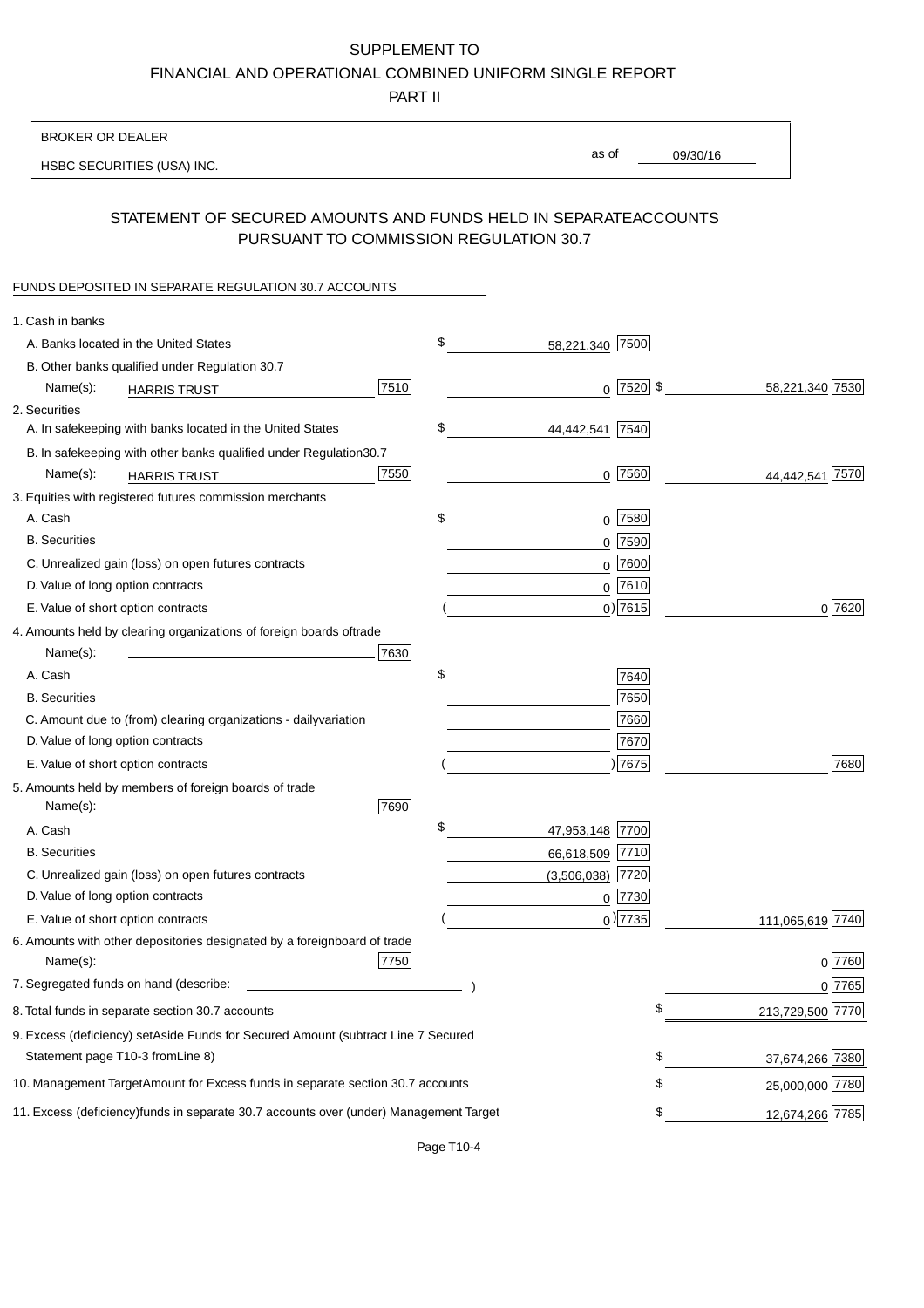PART II

HSBC SECURITIES (USA) INC. The contract of the contract of the contract of the contract of the contract of the contract of the contract of the contract of the contract of the contract of the contract of the contract of the BROKER OR DEALER

as of

### STATEMENT OF CLEARED SWAPS CUSTOMER SEGREGATION REQUIREMENTS AND FUNDS IN CLEARED SWAPS CUSTOMER ACCOUNTS UNDER 4D(F) OF THE CEA

| <b>Cleared Swaps Customer Requirements</b>                                                                  |                             |
|-------------------------------------------------------------------------------------------------------------|-----------------------------|
| 1. Net ledger balance                                                                                       |                             |
| A. Cash                                                                                                     | \$<br>8500<br>1,076,644,601 |
| B. Securities (at market)                                                                                   | 8510<br>773,148,821         |
| 2. Net unrealized profit (loss) in open cleared swaps                                                       | 8520<br>(986, 646, 327)     |
| 3. Cleared swaps options                                                                                    |                             |
| A. Market value of open cleared swaps option contracts purchased                                            | 0   8530                    |
| B. Market value of open cleared swaps option contracts granted (sold)                                       | $0)$ 8540                   |
| 4. Net equity (deficit) (add lines 1, 2, and 3)                                                             | \$<br>863,147,095 8550      |
| 5. Accounts liquidating to a deficit and accounts with                                                      |                             |
| 16,891,176 8560<br>debit balances - gross amount<br>\$                                                      |                             |
| 16,874,149) 8570<br>Less: amount offset by customer owned securities                                        | 17,027 8580                 |
| 6. Amount required to be segregated for cleared swaps customers (add lines 4 and 5)                         | \$<br>863,164,122 8590      |
| Funds in Cleared Swaps Customer Segregated Accounts                                                         |                             |
| 7. Deposited in cleared swaps customer segregated accounts at banks                                         |                             |
| A. Cash                                                                                                     | \$<br>1,314,717 8600        |
| B. Securities representing investments of cleared swaps customers' funds (at market)                        | 0 8610                      |
| C. Securities held for particular cleared swaps customers in lieu of cash (at market)                       | 16,715,451 8620             |
| 8. Margins on deposit with derivatives clearing organizations in cleared swaps customer segregated accounts |                             |
| A. Cash                                                                                                     | 135,293,974 8630            |
| B. Securities representing investments of cleared swaps customers' funds (at market)                        | 8640<br>0                   |
| C. Securities<br>held for particular cleared swaps customers in lieu of cash (at market)                    | 8650<br>756,433,371         |
| 9. Net settlement from (to) derivatives clearing organizations                                              | 53,494,572 8660             |
| 10. Cleared swaps options                                                                                   |                             |
| A. Value of open cleared swaps long option contracts                                                        | $0^{8670}$                  |
| B. Value of open cleared swaps short option contracts                                                       | $0$ ) 8680                  |
| 11. Net equities with other FCMs                                                                            |                             |
| A. Net liquidating equity                                                                                   | $0^{8690}$                  |
| B. Securities representing investments of cleared swaps customers' funds (at market)                        | $0 \frac{8700}{ }$          |
| C. Securities held for particular cleared swaps customers in lieu of cash (at market)                       | 0 8710                      |
| 12. Cleared swaps customer funds on hand (describe:                                                         | $0 \;  8715 $               |
| 13. Total amount in cleared swaps customer segregation (add lines 7 through 12)                             | \$<br>963,252,085 8720      |
| 14. Excess (deficiency) funds in cleared swaps customer segregation (subtract line 6 from line 13)          | 100,087,963 8730            |
| 15. Management Target Amount for Excess funds in cleared swaps segregated accounts                          | \$<br>80,000,000 8760       |
| 16. Excess<br>(deficiency) funds in cleared swaps customer segregated accounts over                         |                             |
| <b>Management Target Excess</b><br>(under)                                                                  | \$<br>20,087,963 8770       |